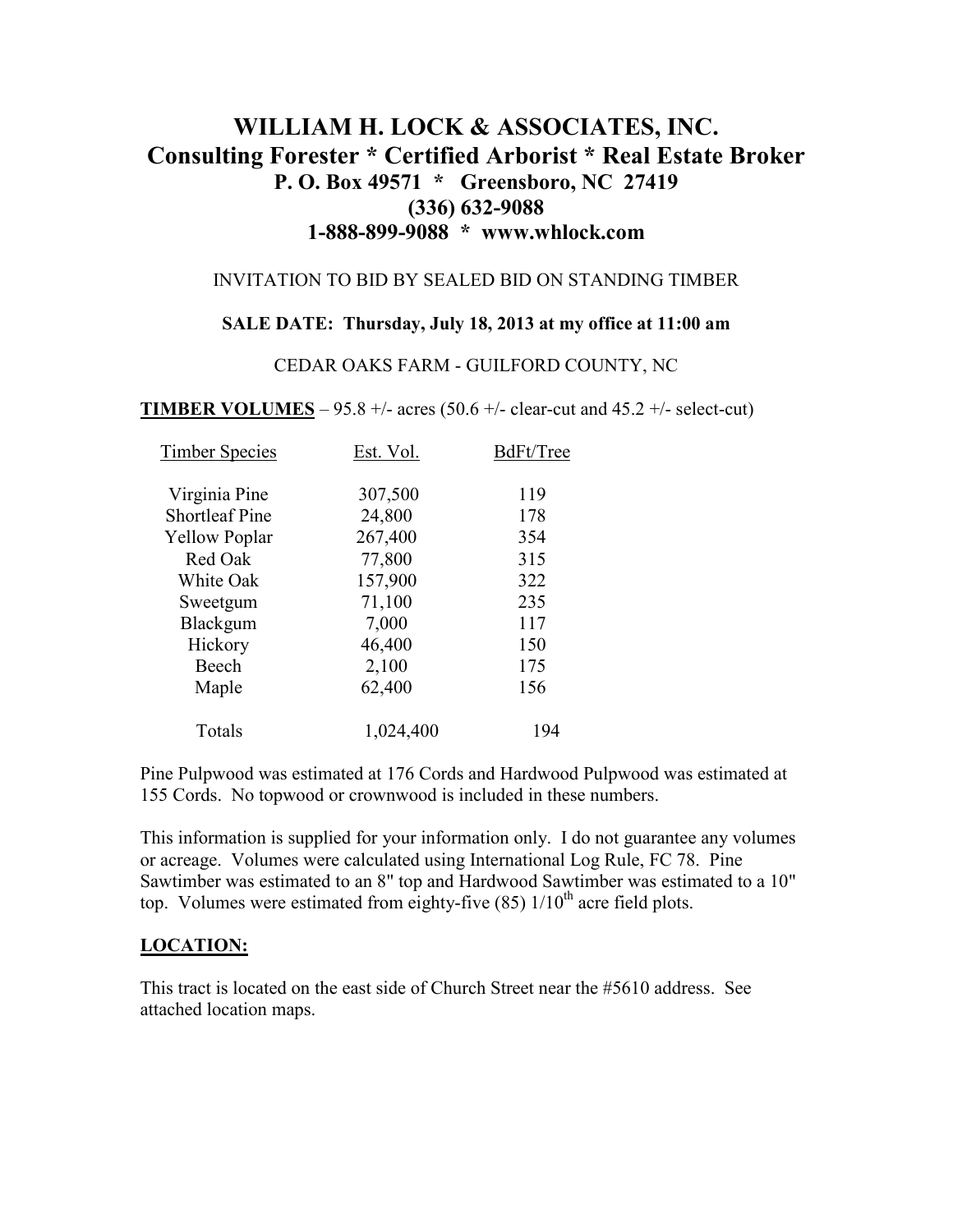Page Two Cedar Rock Farms Tract - Timber Sale Sale Date: Thursday – July 18, 2013

## **BIDS:**

The Cedar Rock Farms Tract is being sold on a lump sum sealed bid basis. Bids will be accepted by **regular mail** if received by 5:00 pm on Wednesday, July 17, 2013 **OR** bids will be accepted by **email** (whlock@whlock.com), telephone (336-632-9088), fax (336-**632-9088), or in-person** at my office until 11:00 am on Thursday, July 18, 2013. At 11:00 am on Thursday, July 18, 2013 all bids received will be recorded. The successful bidder will be notified within 24 hours of the bid openings. A 10% deposit may be requested to be delivered to William H. Lock  $&$  Associates, Inc. within 72 hours of the bid opening. The balance of the sales price is to be delivered at the sale closing. The seller reserves the right to refuse or accept any and all bids. Seller will consider all bids. The seller will be responsible for the timber deed preparation, revenue stamps if recorded, and the forestry consultant fees. The buyer will be responsible for all other closing costs. A \$1,000 performance deposit will be payable to W. H. Lock  $\&$ Associates, Inc. Forestry Trust Account at closing and held in a non-interest bearing trust account until satisfactory completion of logging. WHL & Associates, Inc. will have the express right to use the performance deposit at their sole discretion in order to fulfill any of the Conditions of Sale or obligations of the contract. The performance deposit does not limit the buyer's liability.

A whole tree chipping operation will not be required but may be favored during the bid process. Please note in your bid if you intend to use a whole tree chipper for the harvest.

# **PLACE OF SALE:**

The timber sale will be held at the office of William H. Lock & Associates, Inc. in Greensboro, NC. The office address is 375 S. Swing Road, Greensboro, NC 27409. Telephone and Fax: 336-632-9088; Email: whlock@whlock.com

### **CONDITIONS OF SALE**:

1. The Buyer shall have 24 months from the date of the timber deed to cut and remove all specified merchantable timber within the "Sale Areas". The cutting scheme is as follows:

- A. Clear-cut: All merchantable timber of any species is to be harvested.
- B. Select-cut: Harvest all Pine, and Mixed Hardwood of any size and species. Harvest the White Oak, Red Oak, and Yellow Poplar > 18" Diameter Breast Height (DBH). Leave the smaller diameter White Oak, Red Oak, and Yellow Poplar.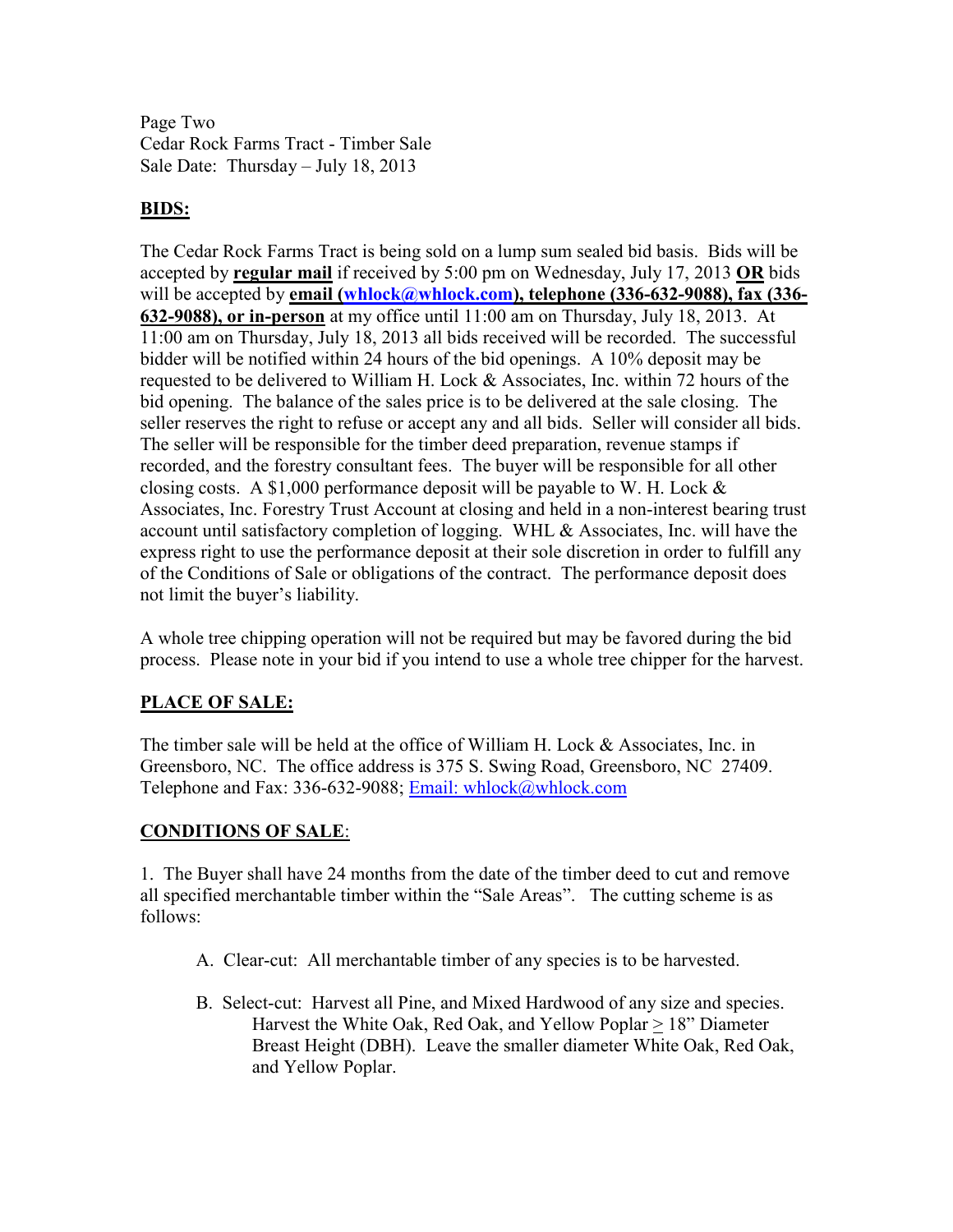Page Three Cedar Rock Farms Tract - Timber Sale Sale Date: Thursday – July 18, 2013

> C. "Creek Buffers" have been marked with Blue Paint. No blue painted trees marking the buffer boundaries may be cut. No trees within the buffer areas are to be harvested. The tract is within the Jordan Lake Watershed. With prior approval, Buyer will be allowed to cross thru existing creek buffers to access other areas of timber harvest.

2. The Buyer shall access the tract from Church Street near the #5610 address. All access routes will need to be installed and/or maintained according to all North Carolina Best Management Practices, Forest Practice Guidelines, and any applicable river basin or watershed rules. All roadways must remain open and passable by ordinary traffic at all times. Any existing roadways must be left in similar condition at the completion of the harvesting operation as they were at the beginning of the harvesting operation, reasonable wear and tear accepted. Call W.H. Lock if there are questions concerning access routes.

3. The Buyer is responsible for maintaining a clean site. No equipment parts, trash, tires or other debris shall be left on the property. It shall be the Buyer's responsibility to clean up any hazardous material or chemical waste spills including but not limited to Diesel Fuel, Hydraulic Fluid, Machine Oil, and/or Gasoline upon the subject property. Responsibility will include any required remediation including but not limited to the removal of contaminated soils.

4. Harvesting operations must not interfere with any farming operations and farming operations must not interfere with any harvesting operations. Decking, loading or hauling will not be permitted in any existing open fields or pastures immediately adjacent to the timber unless approved by William H. Lock & Associates, Inc. If approved, open areas must be free of logging debris, smoothed when completed, and re-seeded if necessary. All loading decks and truck parking areas must be reseeded when the harvesting operation is completed.

5. The Buyer is responsible for following all Federal, State, and local regulations regarding timber harvesting activities. If required, Buyer is responsible for obtaining any necessary permits or licenses required for timber harvesting. All logging operations must conform to North Carolina Best Management Practices, Forest Practices Guidelines, and any applicable river basin or watershed rules. In the event that a non-compliance situation is identified on the tract as a result of the harvesting operation, William H. Lock & Associates, Inc. will have the express right to suspend the harvesting operation until the situation is brought into compliance. No trees or other logging debris shall be left in or across the property boundary, sale cutting lines or access roads and paths.

6. All necessary property lines, corners and sale harvest boundaries have been marked with pink flagging. No flagged or painted trees denoting the property and/or sale boundary shall be cut and no trees outside the boundary lines shall be cut. If trees